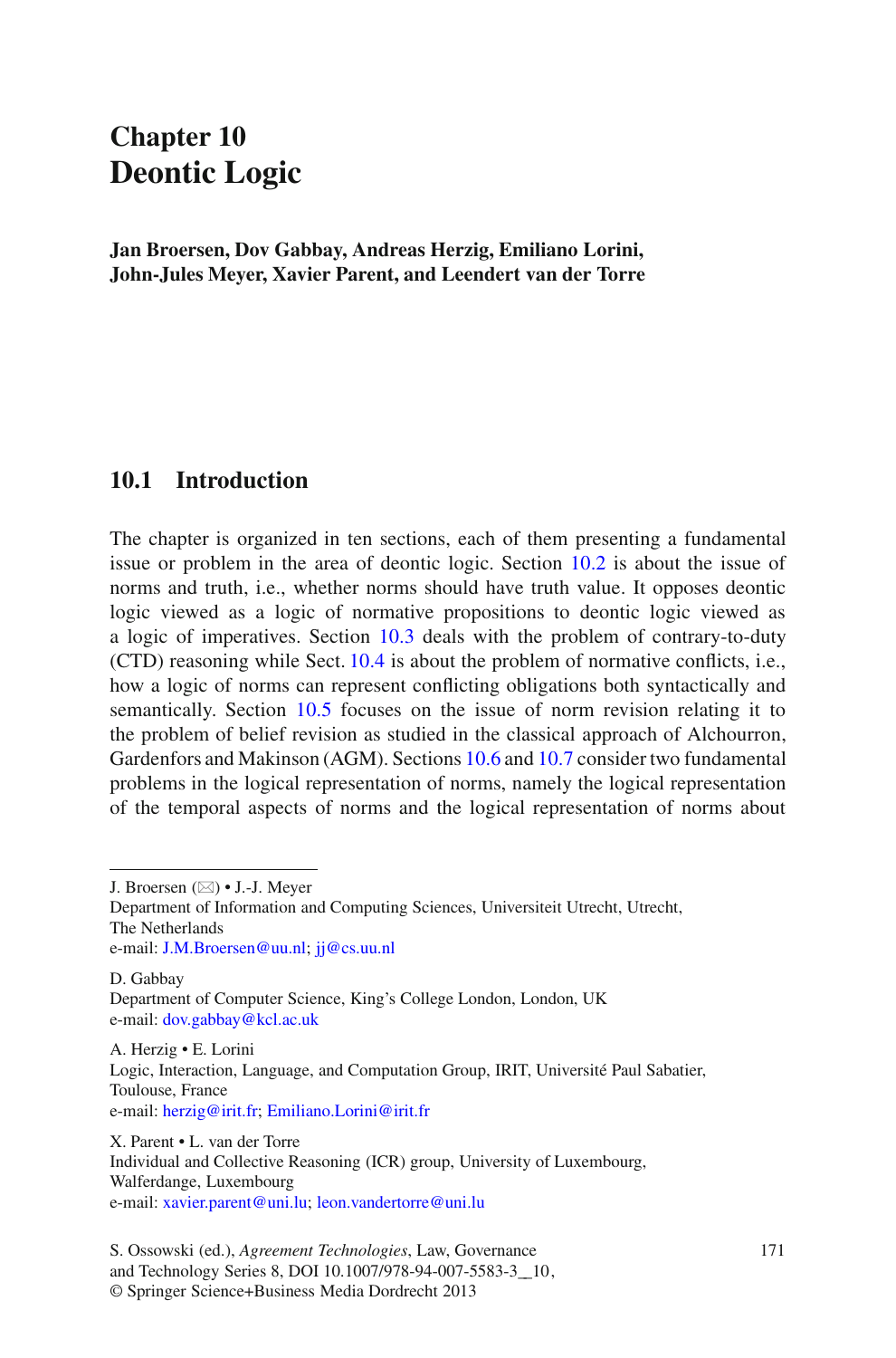actions (as opposed to norms about states of affairs). Section 10.8 touches on the issue of the relationship between norms and games and, in particular, the problem of the relationship between norms and agents' preferences and the problem of how norms are created through agreement. In Sect. 10.9 the problem of the representation of permissive norms is discussed, while Sect. 10.10 deals with the issue of the relationship between norms and mental attitudes such as beliefs, knowledge, preferences and intentions. Finally, Sect. 10.11 discusses the classical distinction between regulative rules and constitutive rules.

## **10.2 Norm Without Truth**

The first problem is to reconstruct deontic logic in accordance with the idea that norms are neither true nor false. There are two approaches.

The mainstream approach is to reconstruct deontic logic as a logic of normative propositions. The idea is that, though norms are neither true nor false, one may state that (according to the norms), something ought to be done: the statement "John ought to leave the room" is, then, a true or false description of a normative situation. Such a statement is usually called a normative proposition, as distinguished from a norm. The Input/Output (I/O) framework of Makinson and van der Torre (2000), and the bi-modal system NOBL due to  $\text{\AA }q\text{v}$  (2008), are two different reconstructions of deontic logic as a logic of normative propositions, thus conceived.

The other approach consists of reconstructing deontic logic as a logic of imperatives. This approach is documented in Hansen (2005, 2008), to which the reader is referred for further details.

## **10.3 Reasoning About Norm Violation**

The question of how to deal with violations and obligations resulting from violations is known as the problem of contrary-to-duty (CTD) reasoning (Chisholm 1963). It is of key importance to the analysis of multi-agent systems. Agents are supposed to be autonomous normative entities. So, they must be able to take into account the existence of social norms in their decisions (either to follow or violate the latter norms). Sanctions are also needed to increase the degree of predictibility of the system (Castelfranchi et al. 2000). Since  $SDL<sup>1</sup>$  was criticized for not being able to deal with CTD duties, the issue of CTD has not disappeared from the stage of deontic logic. New standards have been developed in order to make deontic logic suitable for application to the analysis of normative multi-agent systems.

<sup>&</sup>lt;sup>1</sup>SDL stands for "Standard Deontic Logic". This is a misnomer, because it is no longer considered a standard.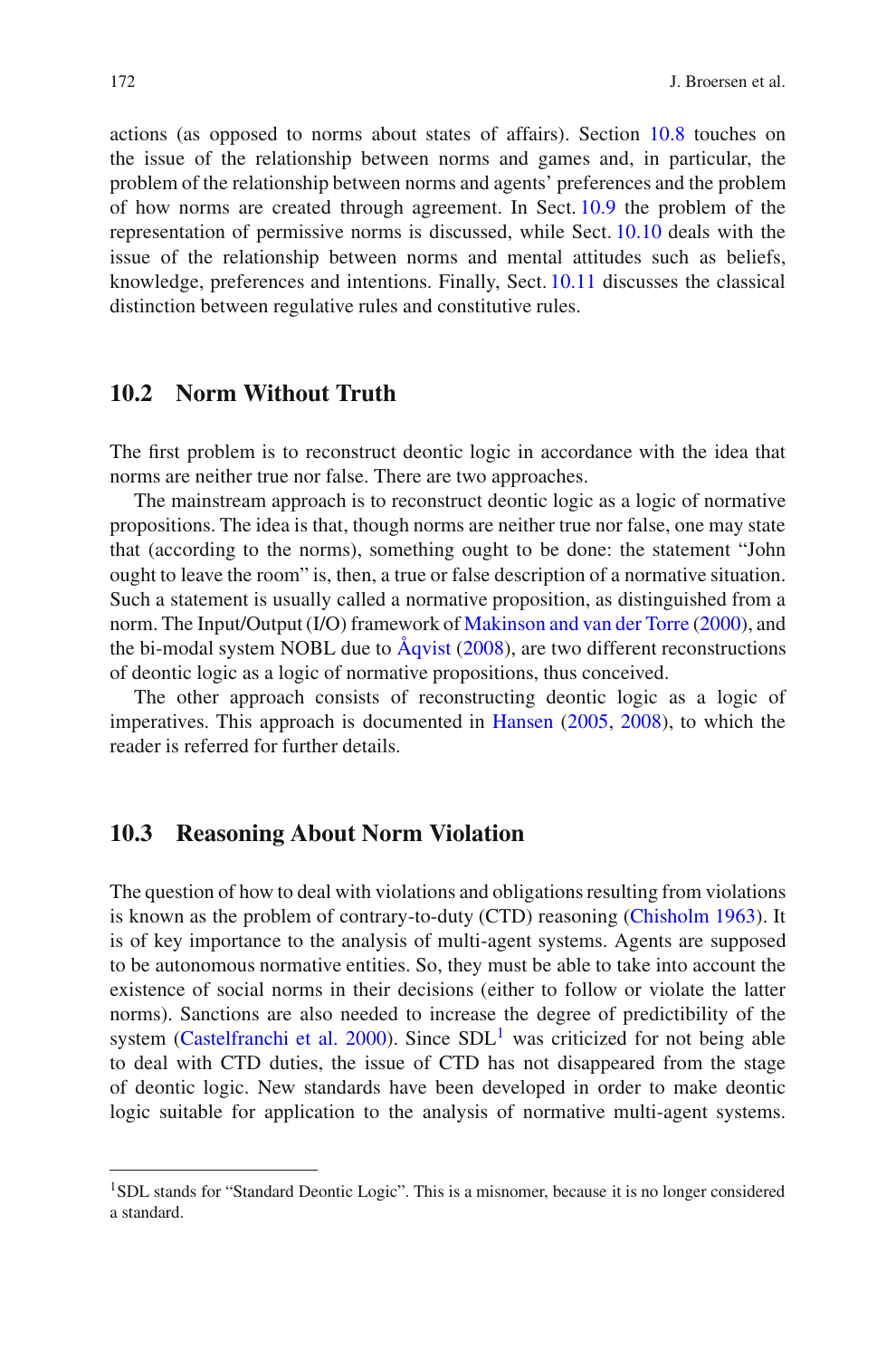These standards are documented in Hansson (1969), Loewer and Belzer (1983), Prakken and Sergot (1997), van der Torre and Tan (1997), Carmo and Jones (2002), Makinson and van der Torre (2001) and Parent (2003).

# **10.4 Normative Conflicts**

There are two main questions here. The first one is: how can deontic logic accommodate possible conflicts between norms? The first systems of deontic logic precluded the possibility of any such conflict. This makes them unsuitable as a tool for analyzing normative reasoning. Different ways to accommodate normative conflicts have been studied over the last 15 years. A comparative study of them can be found in Goble (2007).

The second question is: how can the resolution of conflicts amongst norms be semantically modeled? An intuitively appealing modeling approach involves using a priority relation defined on norms. There have been several proposals to this effect, and the reader is referred to the discussions in Boella and van der Torre (2003), Hansen (2005, 2008), Horty (2007) and Parent (2010, 2011). An open question is whether tools developed for so-called non-monotonic reasoning are suitable for obligations and permissions.

## **10.5 Revision of a Set of Norms**

Alchourrón and Makinson were the first to study the changes of a legal code (Alchourrón and Makinson 1981, 1982). The question is: how to revise a set of regulations or obligations? Does belief revision (as modelled by the so-called AGM model (Alchourrón et al. 1985)) offer a satisfactory framework for norms revision?

Some of the AGM axioms seem to be rational requirements in a legal context, whereas they have been criticized when imposed on belief change operators. An example is the *success* postulate, requiring that a new input must always be accepted in the belief set. It is reasonable to impose such a requirement when we wish to enforce a new norm or obligation. However, it gives rise to irrational behaviors when imposed to a belief set, as observed for instance in Gabbay et al. (2003).

On the other hand, when we turn to a proper representation of norms, like in the input/output logic framework, the AGM principles prove to be too general to deal with the revision of a normative system. For example, one difference between revising a set of propositions and revising a set of regulations (pointed out in Boella et al. 2009) is the following: when a new norm is added, coherence may be restored modifying some of the existing norms, not necessarily retracting any of them.

Another type of change that has been studied in deontic logic is the aggregation of regulations (Booth et al. 2006; Cholvy and Cuppens 1999; Grégoire 2004).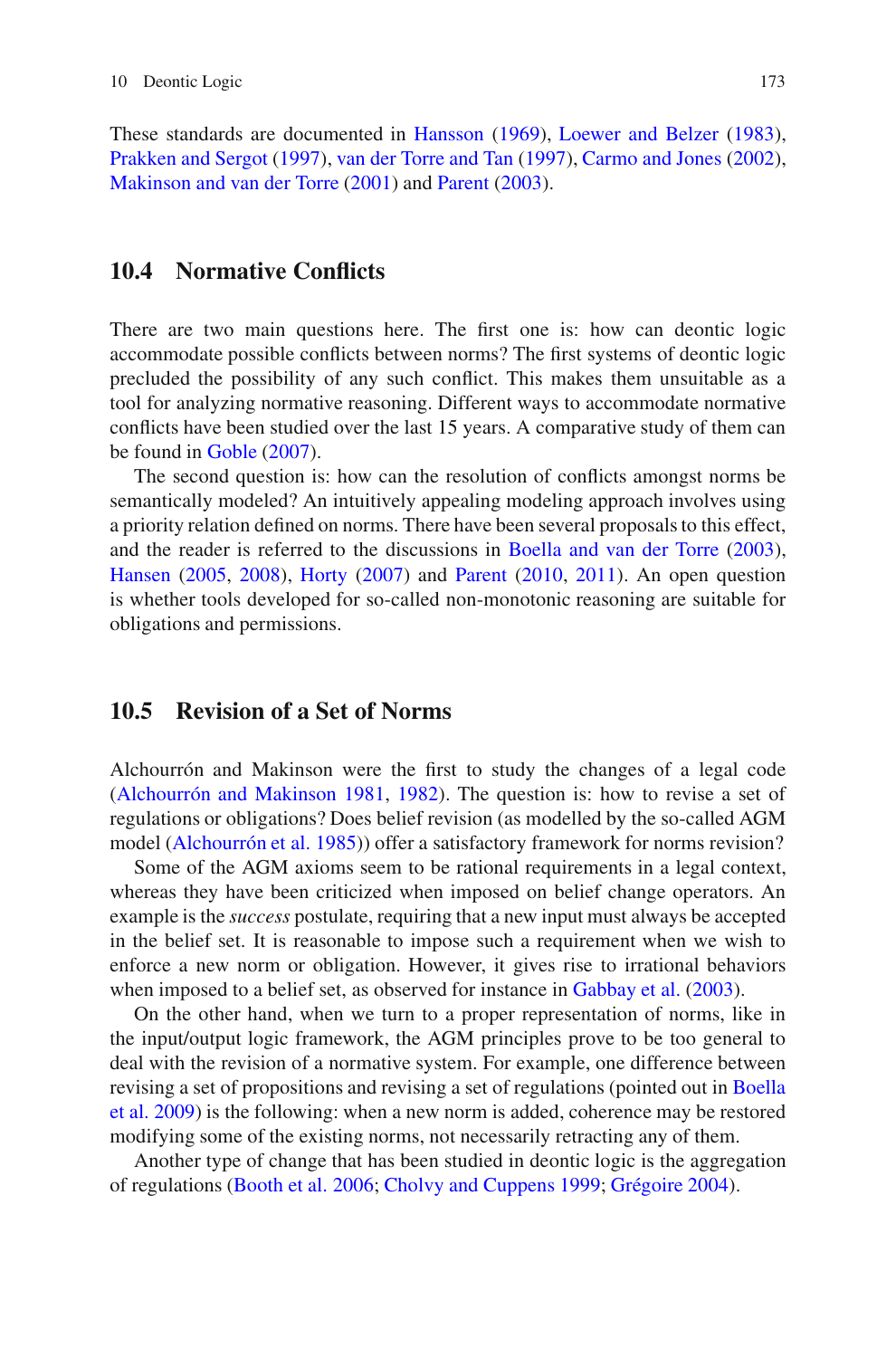## **10.6 Time**

Most formalisms do not have temporal operators in the object language, nor do they have, in their standard formulation, an interpretation in temporal models. Yet for several scenarios and decisions involving deontic reasoning, the temporal aspect of the reasoning seems crucial, and several researchers have sought to study logics for the interactions between temporal and deontic modalities. The research question is: what is the relation between deontic conditionals and temporal deontic modalities?

Two natural concepts to be considered are 'validity time' and 'reference time' of an obligation, prohibition or permission. The validity time is the point in time where a deontic modality is true (surpassing the issue of Sect. 10.2 here we simply assume normative modalities have truth values relative to some coherent body of norms that is left implicit) and the reference time is the point in time the obligation, prohibition or permission applies to. For instance, we can have the obligation now (validity time) to show up at the dentist's tomorrow (reference time).

Systems dealing with these temporal differences have been studied, for instance, in Åqvist and Hoepelman (1981) and Thomason (1981). Subtleties in expressing deontic temporal statements involving deontic deadlines have been studied in Broersen et al. (2004) and Broersen (2006).

# **10.7 Action**

We often think of deontic modalities as applying to actions instead of states of affairs. The problems arising in this area are the following: how do we combine deontic modalities with action modalities? How do deontic and action modalities interact. Which action formalisms are best suited for a deontic extension?

Two approaches to deontic action logic prominent in the literature are dynamic deontic logic (Meyer 1988) and deontic *stit* logic (Horty 2001). In dynamic deontic logic normative modalities are reduced to dynamic logic action modalities by using violation constants. Prohibition, for instance, is modeled as the dynamic logic conditional assertion that if the action is executed, a violation will occur. In deontic *stit* logic, the perspective on action is different. Where in dynamic logic actions are objects that are given proper names in the object language, in *stit* logic actions derive their identity from the agent(s) executing them and the effect they achieve. This allows for a proper theory of agency, ability and joint ability. In Horty (2001) normativity is introduced in *stit* theory by means of a deontic ideality ordering. But the alternative of violation constants has also been used in the *stit* context (Bartha 1993; Broersen 2011). A perspective that is symmetric to violation constants is taken in Herzig et al. (2011a) where a dynamic logic is introduced that has special constants encoding an agent's permissions to perform actions (and these deontic abilities are opposed to constants encoding an agent's ontic or non-deontic abilities).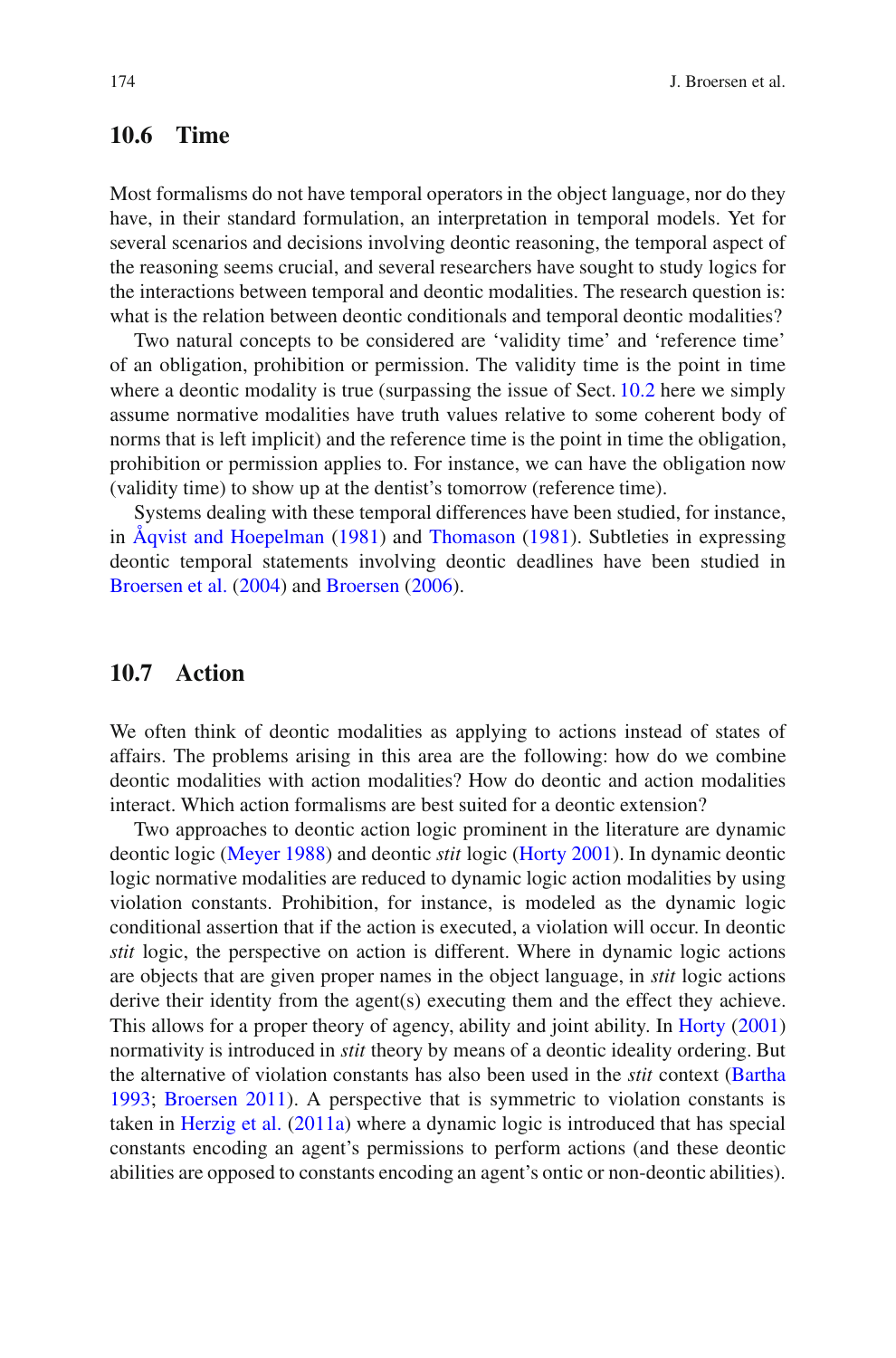## **10.8 Norm Emergence and Games**

To understand why a norm emerges in an agent society, one has to understand in what sense norms are related to the social preferences and abilities of coalitions of agents. This is the setting of game theory (see also Chap. 12). In deontic logic we distinguish between situations where norms are likely to be in-line with the individual preference, like in coordination problems, and situations where norms, once established, are likely to oppose the preferences of individuals.

Broersen et al. (2008) models the dependency of socially optimal norms on the underlying preferences, in the context of Coalition Logic (Pauly 2002). There it is assumed that the reachability of outcomes that are optimal for the whole group gives rise to a social norm saying that sub-groups should not pursue their own best interest if that conflicts with the group's interest. There are close connections with other work in deontic logic (Kooi and Tamminga 2008) that have to be explored. Open questions include the generalization to the fully strategic case (i.e., from normal game forms to extensive game forms), and the connection with logical models for the dynamics of preferences (Liu 2008).

Norm acceptance can also be considered a game played with other agents subject to the same norm. This idea is explored in Ågotnes et al. (2007). An open question is the complexity of deciding whether or not a normative system is a Nash-equilibrium (or 'Nash-implementation'), relative to a set of other normative systems.

Another interesting issue is how norms are created through agreement. Lorini and Longin (2008) and Lorini et al. (2009) have proposed a logical model of collective acceptance assuming that the existence and the dynamics of a norm depend on its acceptance by the members of an institution (e.g. the existence and dynamics of the rules of chess depend on their acceptance by chess players).

# **10.9 Permissive Norms**

For a long time, it was naively assumed that permission can simply be taken as the dual of obligation, just as possibility is the dual of necessity in modal logic. Something is permitted if its negation is not forbidden. Nowadays in deontic logic a more fine-grained notion of permission is used. The notions of explicit permission, dynamic permission, $<sup>2</sup>$  and permission as exception to a pre-existing obligation are</sup> also used. One main finding is that these normative concepts can all be given a welldefined semantics in terms of Input/Output logic (Boella and van der Torre 2008; Makinson and van der Torre 2003; Stolpe 1997, 2010). The main open problem concerns their proof-theory, which is still lacking.

<sup>2</sup>A dynamic permission is forward-looking and is like a constitutional right − it sets limits on what can be forbidden.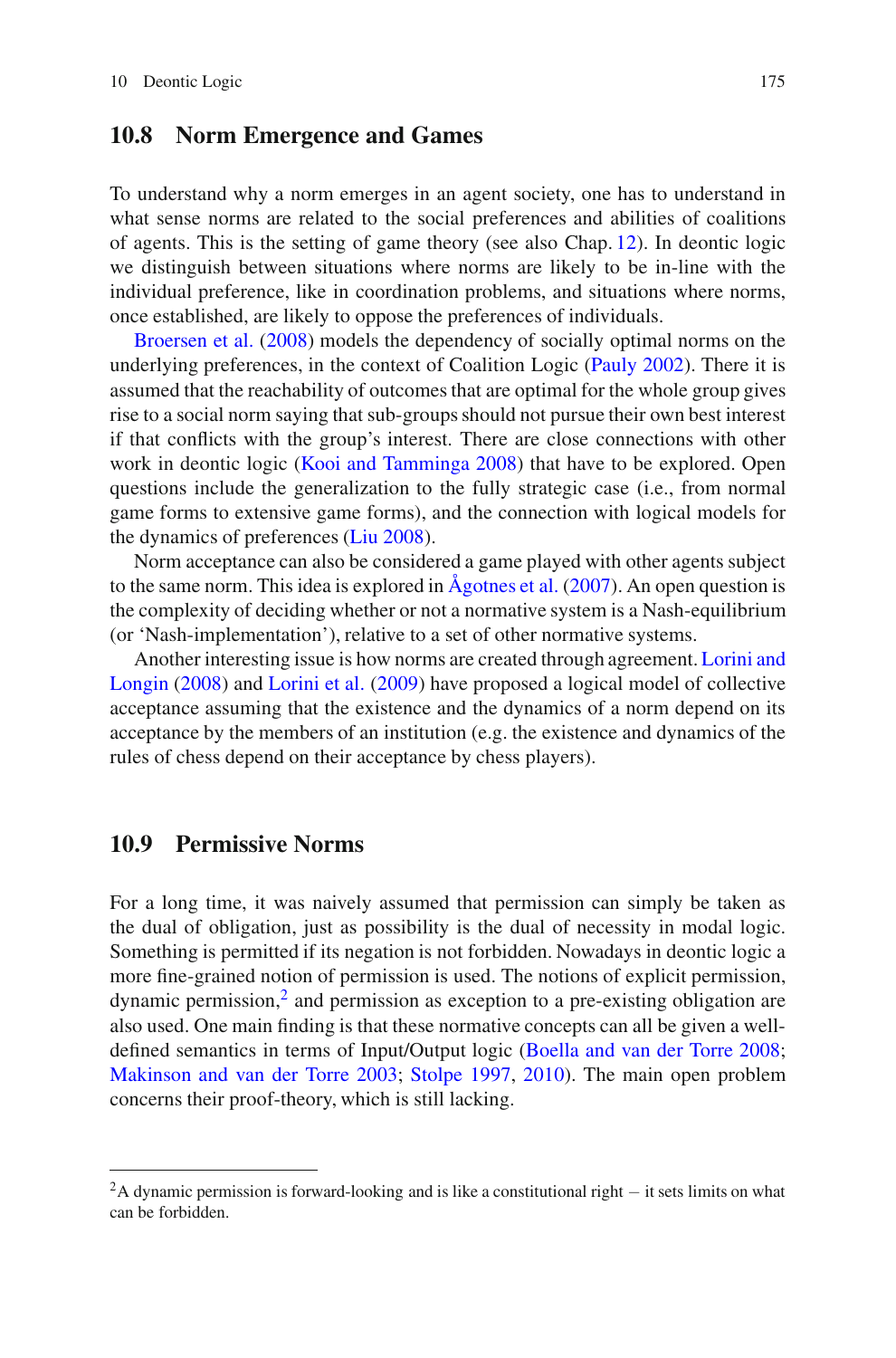## **10.10 Knowledge and Intentions**

For a complete logical picture of rational agency, we need to study the interactions of the deontic modalities with other motivational attitudes like desire and intention, and with epistemic attitudes like belief and knowledge.

The 'BOID' architecture (Broersen et al. 2002, 2005) studies the interplay between beliefs, obligations, intentions and desires in the formation of agent goals. One of the issues discussed in the context of BOID is that the interplay between 'internal' motivations and 'external' motivations (originating from norms of the agent's social context), enables one to distinguish between several agent types. For instance, a benevolent agent will give priority to norms, while an egocentric agent will not. The difference between benevolent agents and egocentric agents shows that the main issue here is 'norm acceptance'. Benevolent agents are more willing to internalize, or accept norms than egocentric ones.

In Broersen (2011) the relation between deontic modalities and epistemic modalities is studied in the context of formalizing different modes of acting. Different modes of acting are relevant in a deontic context, since the deontic status of an act depends, for instance, on whether it is performed knowingly, intentionally, deliberately, etc.

# **10.11 Constitutive Norms**

In legal and social theory one encounters various types of norms. First of all there are the regulative norms describing obligations, prohibitions and permissions. But also there are so-called constitutive norms, which make possible basic 'institutional' actions such as the making of contracts, the issuing of fines, the decreeing of divorces. Basically they tell us what *counts as* what for a given institution. An example is that "cars count as vehicles" in a certain institution having to do with traffic. As pointed out in Boella and van der Torre (2006a), constitutive norms have been identified as the key mechanism to normative reasoning in dynamic and uncertain environments, for example to realize agent communication and electronic contracting.

Although the 'count-as' relation "X counts as Y in context C" was already introduced by Searle (1969), the paper by Jones and Sergot (1996) is often credited for having launched the area of logical investigation of constitutive norms. There, the counts-as relation is viewed as expressing the fact that a given action "is a sufficient condition to guarantee that the institution creates some (usually normative) state of affairs". A conditional connective  $\Rightarrow$ <sub>s</sub> is used to express the "counts-as" connection holding in the context of an institution *s*. In his thesis (2007) Grossi disentangles various notions of counts-as, such as classificatory, proper classificatory, and constitutive counts-as. He also treats their formal logical representations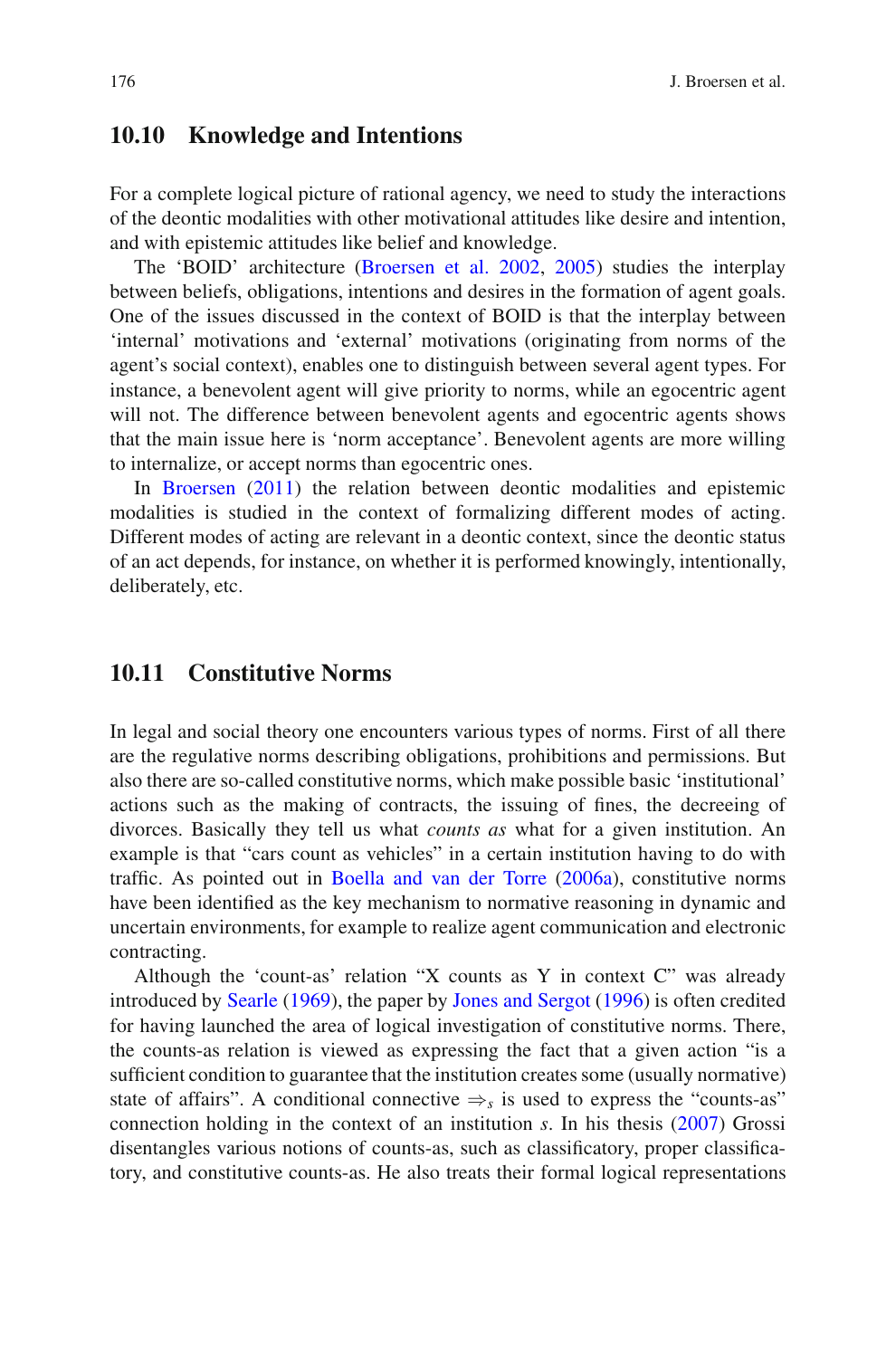and axiomatisations (in modal logic), as well as their formal relations, and as such clarifies and improves upon the seminal work of Jones and Sergot mentioned above (also cf. Grossi et al. 2006).

When defining constitutive norms, the main issue is in defining their relation with regulative norms. To this end, Boella and van der Torre (2006b) use the notion of a logical architecture combining several logics into a more complex logical system, also called logical input/output nets (or lions). Grossi (2007, p. 104) argues that regulative norms may be viewed as a special case of constitutive norms by employing some kind of Anderson's reduction and putting Obligated(p) as " $\neg$  p counts as V", where V stands for a violation atom. An approach combining a logic of action and deontic ability with a counts-as connective is in Herzig et al. (2011b).

It is expected that deontic logic, as a field of study, will increasingly attract the interest of researchers working in computer science, philosophy, legal theory and even cognitive science. Deontic logic is at the center of many new developments in computer science, motivated by the need to describe distributed interacting autonomous systems at higher levels of abstraction. In philosophy, theories of agency and action can only be seriously evaluated if normative aspects in the form of responsibility, blame and excuse are added to the picture. In legal theory there is a tendency towards formalization and automation and this cannot be achieved without input from deontic logic. Finally, in cognitive science, computational models of the mind might find inspiration in the models used to interpret systems of deontic logic, and vice versa.

# **References**

- Ågotnes, T., M. Wooldridge, and W. van der Hoek. 2007. Normative system games. In *Proceedings of the sixth international conference on autonomous agents and multiagent systems (AAMAS 2007), IFAMAAS (2007)*, Honolulu, ed. M. Huhns and O. Shehory, 876–883.
- Alchourrón, C. E., and D. C. Makinson. 1981. Hierarchies of regulations and their logic. In *New studies in deontic logic*, ed. R. Hilpinen, 125–148. Dordrecht: D. Reidel.
- Alchourrón, C. E., and D. C. Makinson. 1982. The logic of theory change: Contraction functions and their associated revision functions. *Theoria* 48: 14–37.
- Alchourrón, C., P. Gärdenfors, and D. Makinson. 1985. On the logic of theory change: Partial meet contraction and revision functions. *Journal of Symbolic Logic* 50: 510–530.
- Åqvist, L. 2008. Alchourrón and Bulygin on deontic logic and the logic of norm-propositions: Axiomatization and representability results. *Logique et Analyse* 51(203): 225–261.
- Åqvist, L., and J. Hoepelman. 1981. Some theorems about a tree system of deontic tense logic. In *New studies in deontic logic*, ed. R. Hilpinen, 187–221. Dordrecht: D. Reidel.
- Bartha, P. 1993. Conditional obligation, deontic paradoxes, and the logic of agency. *Annals of Mathematics and Artificial Intelligence* 9(1–2): 1–23.
- Boella, G., and L. van der Torre. 2003. Permissions and obligations in hierarchical normative systems. In *Proceedings of the eighth international conference on artificial intelligence and law (ICAIL'03)*. Edimburgh, 109–118. ACM Press.
- Boella, G., and L. van der Torre. 2006a. Constitutive norms in the design of normative multiagent systems. In *Computational logic in multi-agent systems, 6th international workshop, CLIMA VI*. LNCS, vol. 3900, 303–319. London: Springer.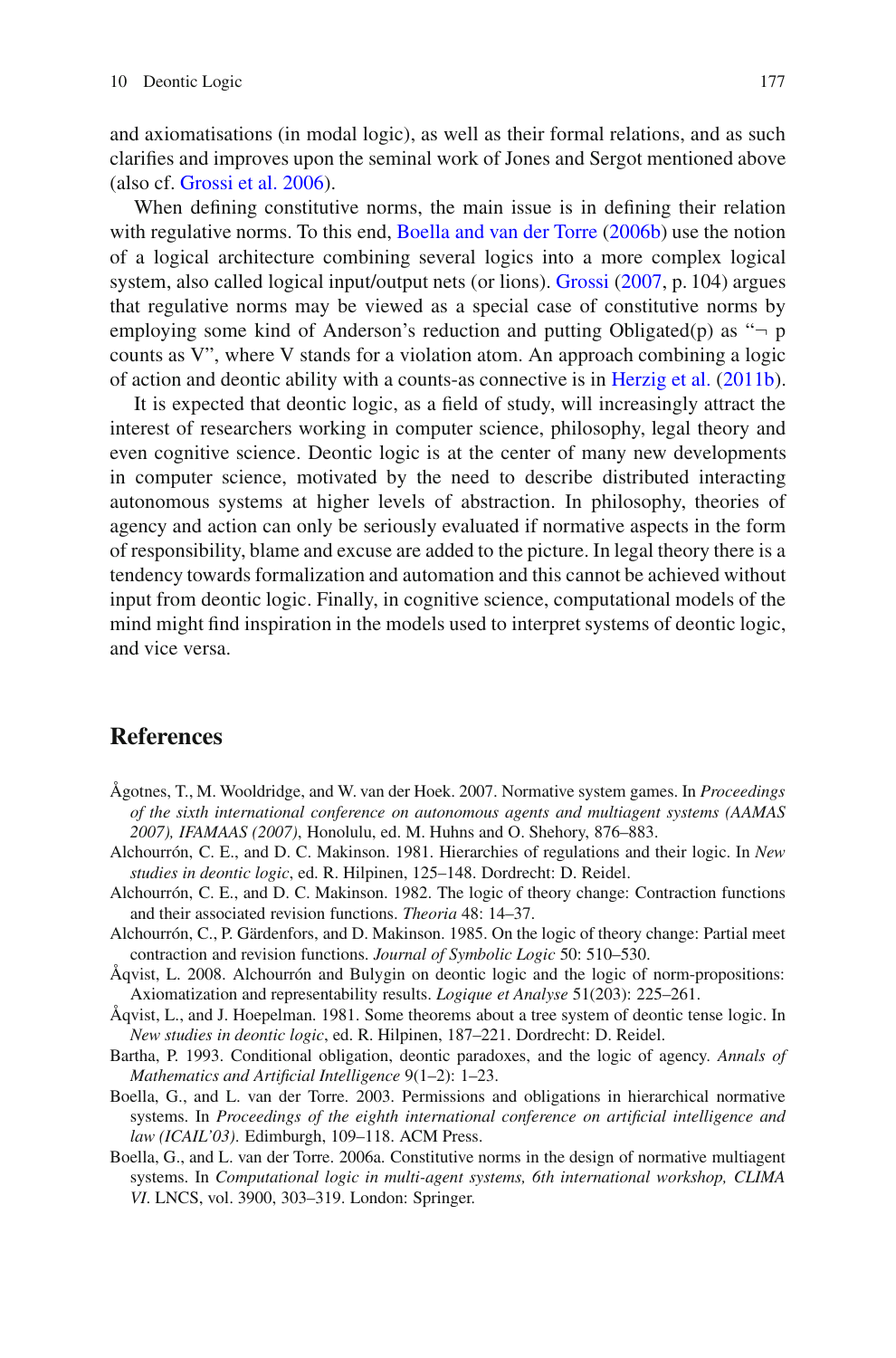- Boella, G., and L. van der Torre. 2006b. A logical architecture of a normative system. In *Deontic logic and artificial normative systems. Proceedings of the 8th international workshop on deontic logic in computer scicence*, DEON 2006, Utrecht, ed. L. Goble and J. J. C. Meyer. Berlin: Springer.
- Boella, G., and L. van der Torre. 2008. Institutions with a hierarchy of authorities in distributed dynamic environments. *Artificial Intelligence and Law* 16(1): 53–71.
- Boella, G., G. Pigozzi, and L. van der Torre. 2009. Five guidelines for normative multiagent systems. In *JURIX*, Rotterdam, 21–30.
- Booth, R., S. Kaci, and L. van der Torre. 2006. Merging rules: Preliminary version. In *Proceedings of the eleventh international workshop on non-monotonic reasoning (NMR'06)*, Lake District, UK, 2–5 June 2006.
- Broersen, J. 2006. Strategic deontic temporal logic as a reduction to ATL, with an application to Chisholm's scenario. In *Proceedings 8th international workshop on deontic logic in computer science (DEON'06)*. Lecture Notes in Computer Science, vol. 4048, ed. L. Goble and J. J. Meyer, 53–68. Berlin: Springer.
- Broersen, J. 2011. Deontic epistemic *stit* logic distinguishing modes of mens rea. *Journal of Applied Logic* 9(2): 127–152.
- Broersen, J., M. Dastani, J. Hulstijn, and L. van der Torre. 2002. Goal generation in the BOID architecture. *Cognitive Science Quarterly Journal* 2(3–4): 428–447.
- Broersen, J., F. Dignum, V. Dignum, and J. J. Meyer. 2004. Designing a deontic logic of deadlines. In *Proceedings 7th international workshop on deontic logic in computer science (DEON'06)*. Lecture Notes in Computer Science, vol. 3065, ed. A. Lomuscio and D. Nute, 43–56. Berlin: Springer.
- Broersen, J., M. Dastani, and L. van der Torre. 2005. Beliefs, obligations, intentions and desires as components in an agent architecture. *International Journal of Intelligent Systems* 20(9): 893–920.
- Broersen, J., R. Mastop, J. J. C. Meyer, and P. Turrini. 2008. A deontic logic for socially optimal norms. In *Proceedings 9th international workshop on deontic logic in computer science (DEON'08)*. Lecture Notes in Computer Science, vol. 5076, ed. L. v. d. Torre and R. v. d. Meyden, 218–232. Berlin: Springer.
- Carmo, J., and A. Jones. 2002. Deontic logic and contrary-to-duties. In *Handbook of philosophical logic*, vol. 8, 2nd ed, ed. D. Gabbay and F. Guenthner, 265–344. Dordrecht: Kluwer Academic.
- Castelfranchi, C., F. Dignum, C. M. Jonker, and J. Treur. 2000. Deliberative normative agents: Principles and architecture. In *6th international workshop on intelligent agents VI, agent theories, architectures, and languages (ATAL)*, 364–378. London: Springer.
- Chisholm, R. 1963. Contrary-to-duty imperatives and deontic logic. *Analysis* 24(2): 33–36.
- Cholvy, L., and F. Cuppens. 1999. Reasoning about norms provided by conflicting regulations. In *Norms, logics and information systems*, ed. P. McNamara and H. Prakken. Amsterdam: IOS.
- Gabbay, D. M., G. Pigozzi, and J. Woods. 2003. Controlled revision an algorithmic approach for belief revision. *Journal of Logic and Computation* 13(1): 3–22.
- Goble, L. 2007. Prima facie norms, normative conflicts and dilemmas. In *Handbook of deontic logic and normative systems*, ed. D. Gabbay, J. Horty, R. van der Meyden, and L. van der Torre. London: College Publications.
- Grégoire, E. 2004. Fusing legal knowledge. In *Proceedings of the 2004 IEEE international conference on information reuse and integration (IEEE-IRI'2004)*, Las Vegas, 522–529.
- Grossi, D. 2007. Designing invisible handcuffs: Formal investigations in institutions and organizations for multi-agent systems. Ph.D. thesis, Utrecht University.
- Grossi, D., J. J. C. Meyer, and F. Dignum. 2006. Classificatory aspects of counts-as: An analysis in modal logic. *Journal of Logic and Computation* 16(5): 613–643.
- Hansen, J. 2005. Deontic logics for prioritized imperatives. *Artificial Intelligence and Law* 14: 1–34.
- Hansen, J. 2008. Prioritized conditional imperatives: Problems and a new proposal. *Journal of Autonomous Agents and Multi-Agent Systems* 17(1): 11–35.
- Hansson, B. 1969. An analysis of some deontic logics. *Noûs* 3: 373–398.